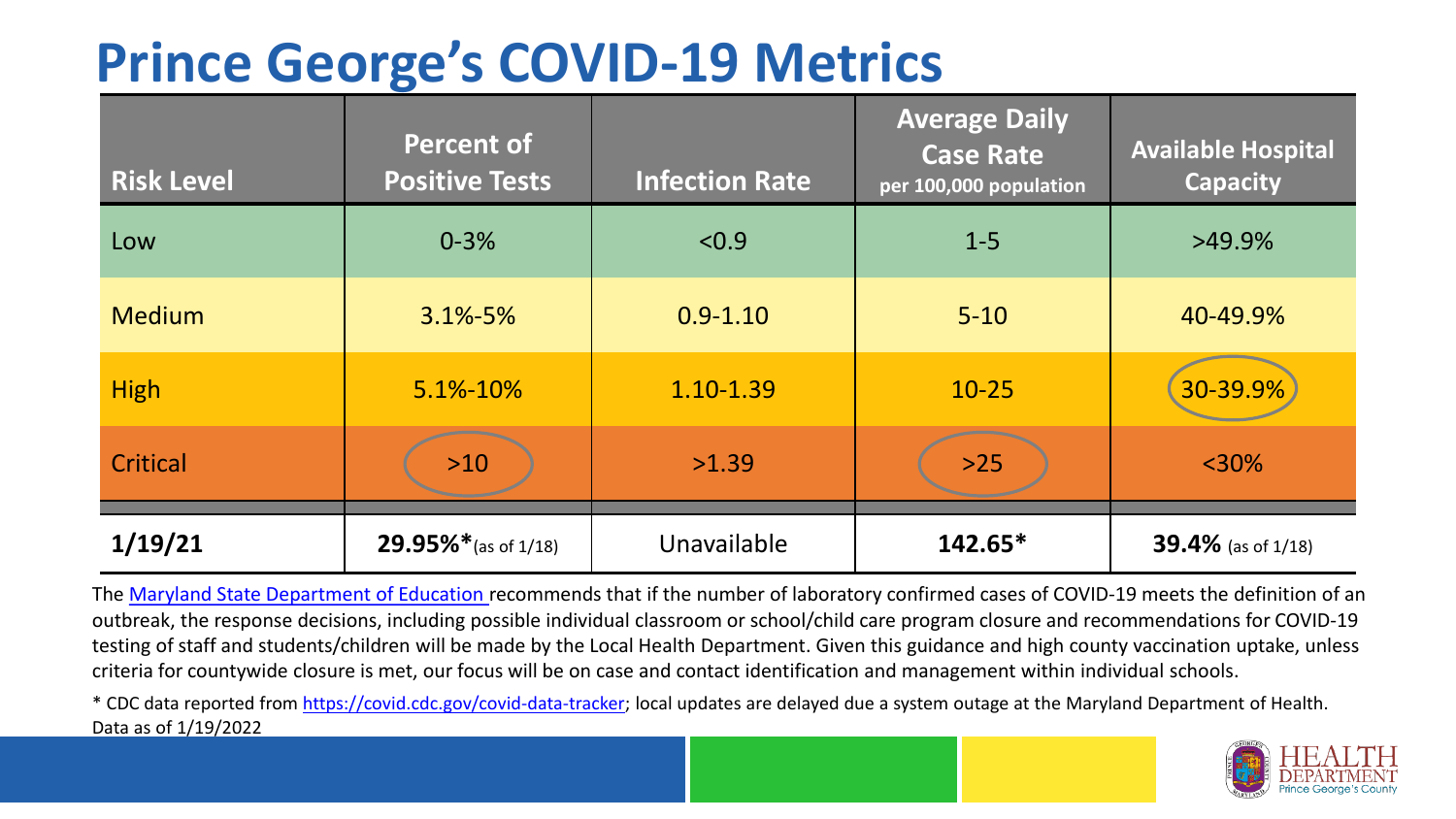## **COVID-19 Community Transmission and Vaccination**

Per the [CDC updated guidance for COVID-19 Prevention in K-12 Schools,](https://www.cdc.gov/coronavirus/2019-ncov/community/schools-childcare/k-12-guidance.html) vaccination is considered the leading prevention strategy for those who are eligible, and **Prince George's County exceeds the percentage of U.S. vaccinations for ages 12 and above**. The CDC also emphasizes using multiple prevention strategies together consistently, included universal indoor masking, as needed based on the level of community transmission and vaccine coverage.





\*\* Local vaccination data reported as of 1/18/2022